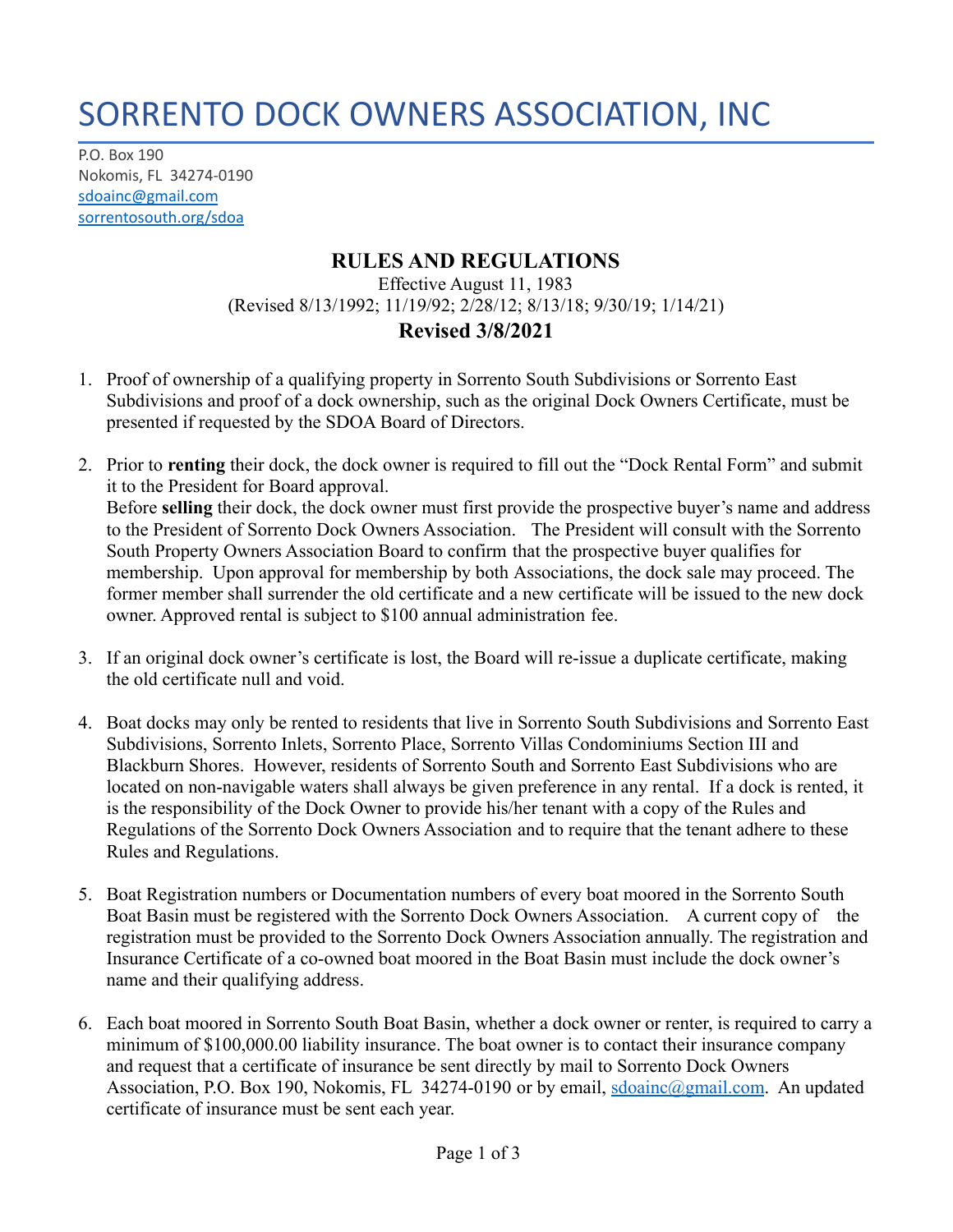- 7. Only pleasure boats in good working condition and under their own power shall be permitted in the boat basin.
- 8. No charter boats, boats for hire, commercial or business use, are to be operated within the boat basin.
- 9. Each member or renter shall keep their boat, slip, and if applicable, their boat lift in good state of preservation and cleanliness. Owners shall not sweep, throw, or permit any refuse, garbage or substance from entering the boat basin.
- 10. Boat slips can be occupied by boats no longer in length than 6 feet more than the length of the slip. All boat slip lengths are measured from the head of the slip (dock walkway) to the end of the finger dock walkway and are 20 feet. The maximum length of any boat shall be 26 feet for all docks and is determined by using the following method: the actual measured length of the vessel plus any bow sprits, bow anchors/assemblies, bow rollers, bow or stern pulpits, swim platforms, outdrives and outboard motors in the tilted up position. Using this same method to determine the maximum length, the only exceptions to this rule are:
	- Oversized Docks 211B, 212B and 213B may be occupied by boats no longer than 28 feet.
	- Dock 102A, a wet face dock, located adjacent to the entrance to the boat basin may be occupied by boats no longer than 30 feet in length and 9 feet in beam width.

The location and installation of any lift pilings, lifts and associated equipment shall be included, and fall within the maximum length method of measurement.

Boat owners shall not moor their boats in a manner that obstructs or creates a hazard to pedestrian traffic. The Dock Owners Association shall determine whether such a hazard exists. Mooring of more than one watercraft in a slip may be allowed subject to the written approval of the Board of Directors, as long as it does not obstruct the waterway.

- 11. If dock owner wants the convenience of having electric and water at his or her dock, they must request it from the Board. No changes are permitted to existing wiring or outlets or plumbing fixtures without the written approval of the Board of Directors. All work must meet electrical and plumbing codes of Sarasota County. Any electric cord used in the boat basin shall be suitable for outdoor use and kept in good working order.
- 12. The use of polypropylene, insufficient or worn mooring lines is prohibited.
- 13. Boat owners shall not store supplies, dinghies, material, accessories or debris on walkway, docks or piers, and shall not construct any lockers, chests, cabinets or similar construction. Use of tarps in place of boat covers is prohibited. Only custom fitted canvas boat covers are acceptable.
- 14. It is the responsibility of each dock owner to report any loose boards, leaky faucets and electric issues to the dock master in order to secure necessary repairs.
- 15. Any attachment to the dock, finger docks, and/or pilings by an owner or renter is prohibited without prior written approval from the Dock Owners Association Board of Directors.
- 16. Removing or installing any piles or lumber from boat basin is prohibited.
- 17. Docks and waterways of the boat basin shall not be obstructed or used for any purpose other than ingress and egress from the slips.